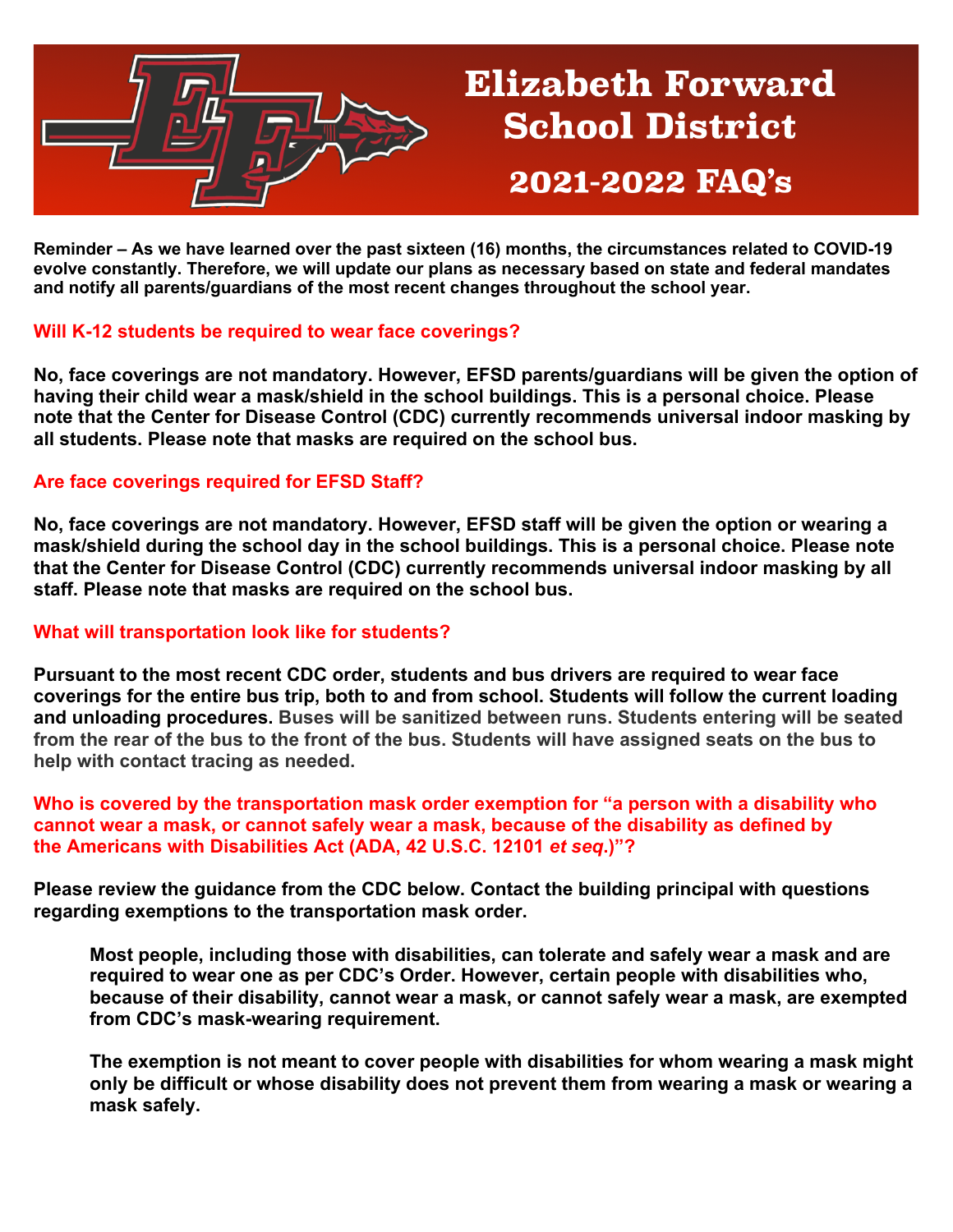**The following narrow subset of persons with disabilities are exempt from CDC's requirement to wear a mask:**

- **A person with a disability who, for reasons related to the disability, would be physically unable to remove a mask without assistance if breathing becomes obstructed. Examples might include a person with impaired motor skills, quadriplegia, or limb restrictions**
- **A person with an intellectual, developmental, cognitive, or psychiatric disability that affects the person's ability to understand the need to remove a mask if breathing becomes obstructed**

**The following persons with disabilities might be exempt from CDC's requirement to wear a mask based on factors specific to the person:**

- **A person with a disability who cannot wear a mask because it would cause the person to be unable to breathe or have respiratory distress if a mask were worn over the mouth and nose. A person with a condition that causes intermittent respiratory distress, such as asthma, likely does not qualify for this exemption because people with asthma, or other similar conditions, can generally wear a mask safely.**
- **A person with a disability requiring the use of an assistive device, such as for mobility or communication, that prevents the person from wearing a mask and wearing or using the assistive device at the same time. If use of the device is intermittent and the person can remove the mask independently to use the device, then a mask must be worn during periods when the person is not using the device.**
- **A person with a severe sensory disability or a severe mental health disability who would pose an imminent threat of harm to themselves or others if required to wear a mask. Persons who experience discomfort or anxiety while wearing a mask without imminent threat of harm would not qualify for this exemption.**

# **If a parent decides to have their child wear a face covering, can the child wear a clear face shield instead of a mask?**

**"A "face covering" can be made of a variety of synthetic or natural fabrics, including cotton, silk, or linen, and can include a plastic face shield that covers the nose and mouth."**

# **What are the physical distancing guidelines for this school year?**

**Every effort will be made to ensure that students are separated to the maximum extent feasible. To the extent possible, students will utilize 3-feet social distancing in the classroom. To maximize social distancing, unused desks and furniture will be removed from classrooms to the extent practicable.** 

# **What are the start and dismissal times this school year?**

**The start of school and dismissal will return to their original, pre-COVID times at all levels.** 

| <b>High School:</b>             | Start time - 7:25am | Dismissal Time - 2:20pm |
|---------------------------------|---------------------|-------------------------|
| <b>Middle School:</b>           | Start time - 8:09am | Dismissal Time - 2:59pm |
| <b>Central Elementary:</b>      | Start time - 9:00am | Dismissal Time - 3:45pm |
| <b>Greenock Elementary:</b>     | Start time - 8:50am | Dismissal Time - 3:35pm |
| <b>Mt. Vernon Elementary:</b>   | Start time - 9:00am | Dismissal Time - 3:45pm |
| <b>William Penn Elementary:</b> | Start time - 9:00am | Dismissal Time - 3:45pm |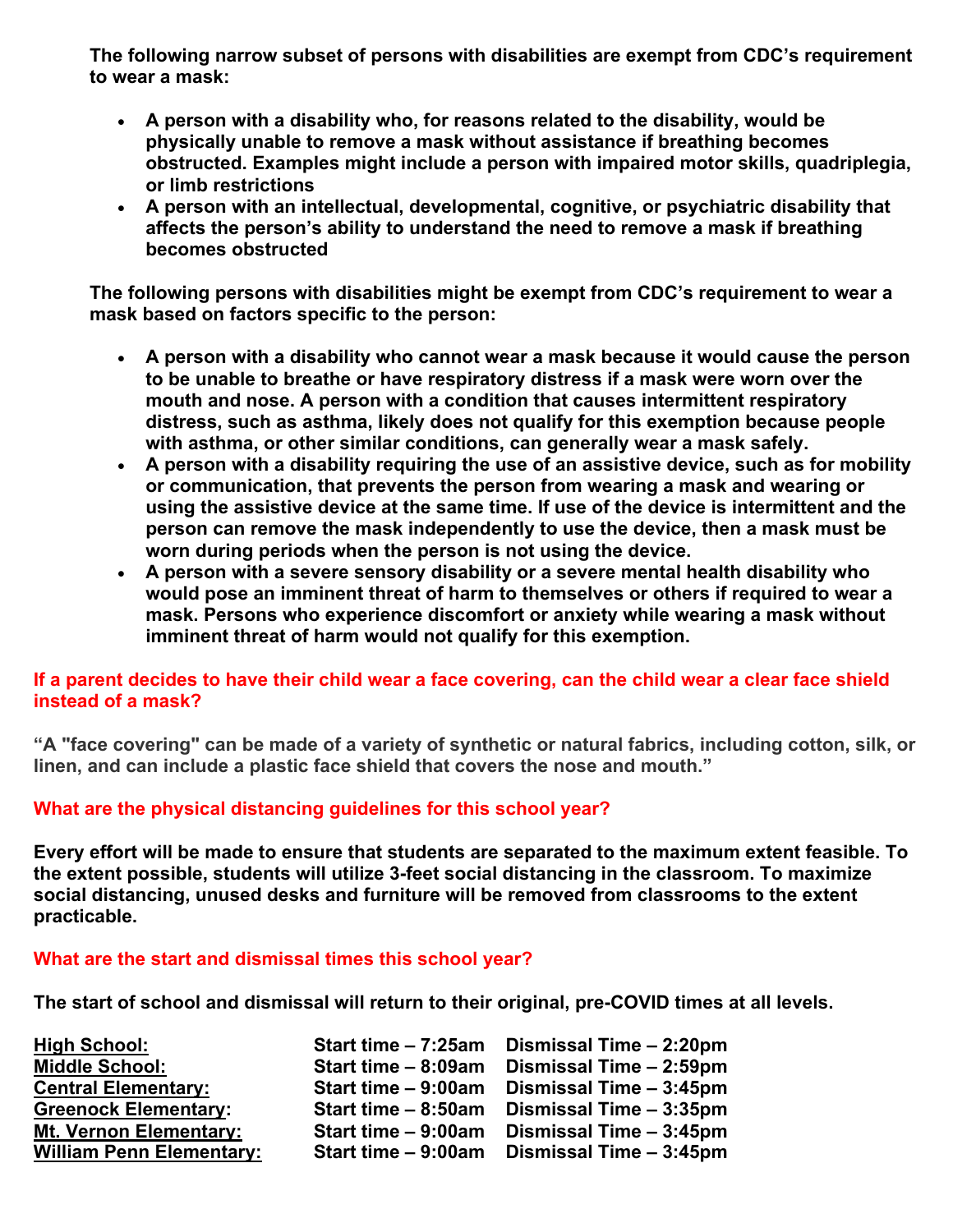## **When will the classroom and other areas be cleaned?**

**Cleaning of schools with EPA-approved disinfectants will occur daily. These cleaning products will decrease the potential virus residue left on surfaces and objects. Custodial/Maintenance staff will utilize disinfecting sprayers in all classrooms and common areas and apply cleaning solutions to frequently touched surfaces and objects including door handles, light switches, sink handles, drinking fountains and copiers.** 

## **How will we maintain ventilation in the classrooms and large areas?**

**Custodial/maintenance staff will ensure that ventilation systems operate properly and to increase circulation of outdoor air as much as possible. All cafeterias and auditoriums have been equipped with large air purifiers and our custodial/maintenance staff will ensure they are operating effectively.** 

## **What will be the procedure if a teacher or student tests positive for COVID-19?**

**Based on information from the PA Department of Health, the CDC and the Allegheny County Health Department, there are many factors that contribute to this decision. Because of the close relationship that has been formed between the district and the Allegheny County Health Department, the district will share all relevant information regarding the positive test with their staff and then follow their advice.**

## **What will the change of classes look like?**

**Elementary students will move to classrooms for academic and/or specials throughout the school day. Middle school and high school students will move to classes following their daily academic schedule.**

#### **What will physical education and swimming at the middle and high school look like?**

**All students will resume traditional physical education classes. Middle school and high school students will utilize locker rooms to change. High school students will resume swimming in aquatics classes.** 

# **Are parents/guardians required to do daily home health screens?**

**Parents are asked to continue daily home health screens prior to sending students to school. Parents should keep your child home and contact the school nurse if your child presents with symptoms, and/or a person in your household is getting tested or has tested positive for COVID-19. If your child is fully vaccinated and presents with COVID-19 symptoms, and/or someone in your household does so, please contact your school nurse.**

| <b>High School</b>             | <b>Kim Herbst</b>           | (412) 896-2356 |
|--------------------------------|-----------------------------|----------------|
| <b>Middle School</b>           | <b>Bethany Kilinsky</b>     | (412) 896-2338 |
| <b>Central Elementary</b>      | Lisa Vay                    | (412) 896-2319 |
| <b>Greenock Elementary</b>     | <b>Rachel Gindlesperger</b> | (412) 896-2325 |
| <b>Mt. Vernon Elementary</b>   | <b>Anne Speney</b>          | (412) 896-2328 |
| <b>William Penn Elementary</b> | Liz D'Antonio               | (412) 896-2331 |